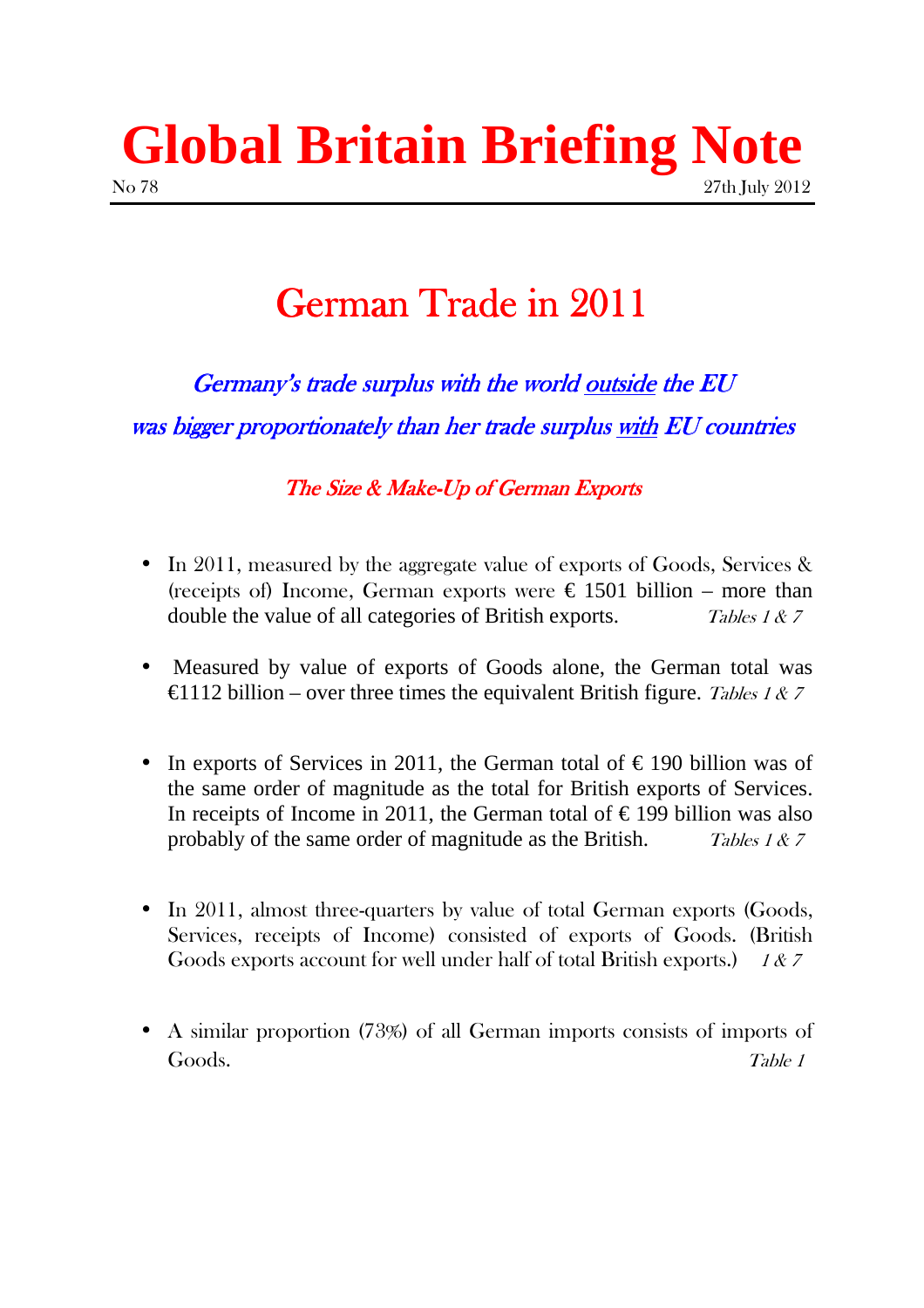#### **German Trade Surpluses**

- In 2011, Germany's overall trade surplus (i.e. exports less imports) with the Rest of the World was  $\epsilon$  180 billion. Table 3
- In that year, 57% of Germany's total trade surplus,  $\epsilon$  103 billion, was with the other 26 EU countries. Germany was in surplus with twenty EU countries  $\&$  in deficit with six mainly smaller EU countries. Table 3
- Germany's three biggest trade surpluses by country were with France, the USA & the UK, in that order. All three surpluses can be considered as ongoing structural surpluses. Table 4
- Over the five-year period 2007-2011 Germany's cumulated trade surplus with France,  $\epsilon$  150 billion, was 39% bigger than Germany's surplus with the UK ( $\in$  108 billion). Table 4
- Considered by category of trade, German trade in Goods & Income was in substantial surplus in 2011, offset somewhat by a deficit on trade in Services. Table 5

#### *The Rotterdam-Antwerp Effect & the separate Netherlands Distortion*

 The effect of these well-known statistical distortions can be seen in the German balance of payments data, trade with the Netherlands being reported as higher than one would expect from the Netherlands' population & GDP. These same statistical distortions affect the balance of payments data of the UK (in the Pink Book for example), France, Switzerland & other countries.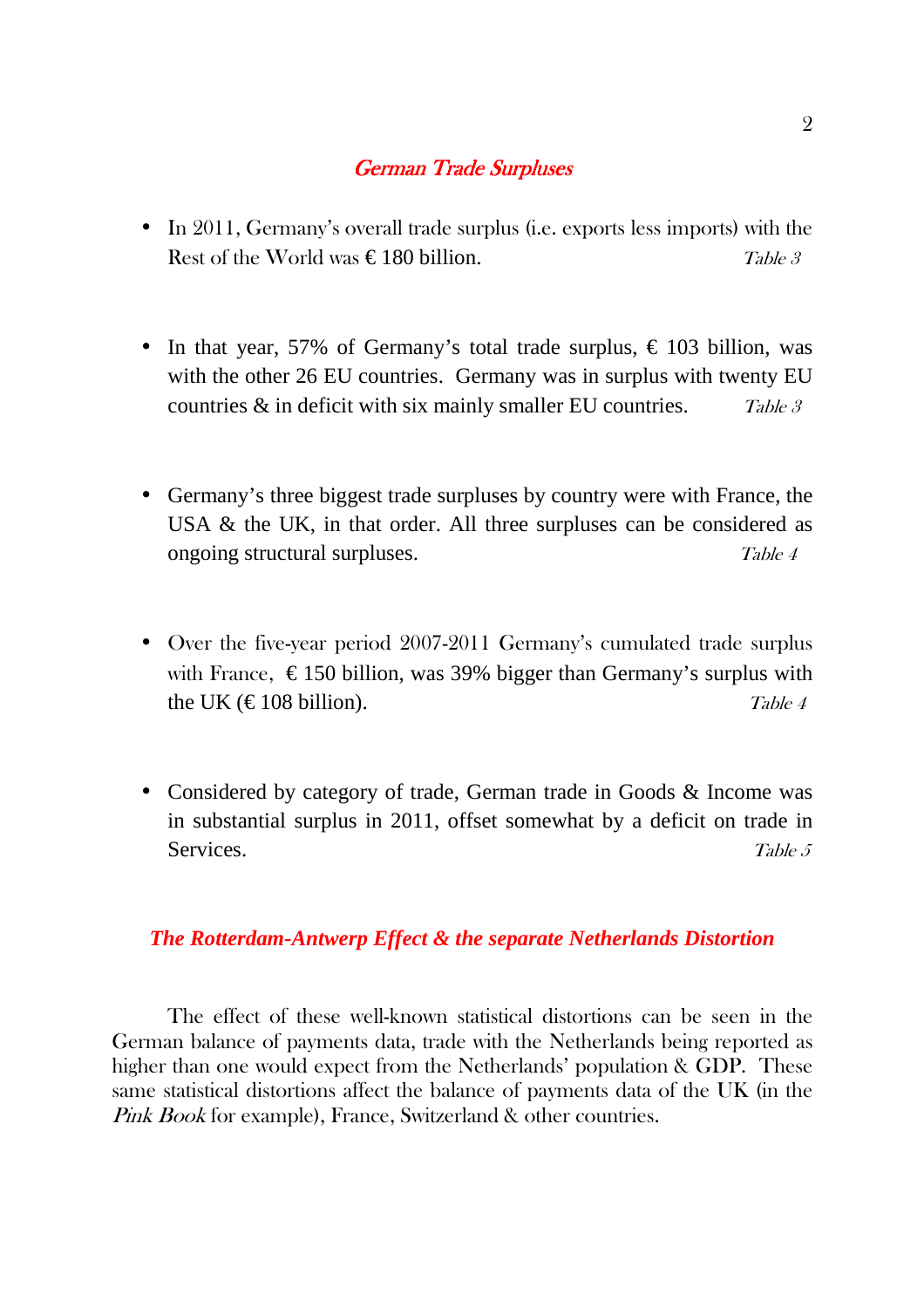| Table 1: German Exports in 2011: € billion |       |                 |                |            |                                                           |  |  |
|--------------------------------------------|-------|-----------------|----------------|------------|-----------------------------------------------------------|--|--|
| To: Country/Region                         | Goods | <b>Services</b> | <b>Income</b>  | Total      | 96                                                        |  |  |
| France                                     | 101   | 12              | 15             | 128        | 9                                                         |  |  |
| UK                                         | 85    | 20              | 18             | 123        | 8                                                         |  |  |
| <b>Netherlands</b>                         | 72    | 11              | 21             | 104        | $\overline{z}$                                            |  |  |
| Italy                                      | 63    | 6               | 9              | 78         | 5                                                         |  |  |
| Poland                                     | 44    | 4               | 3              | 51         | $\mathcal{S}_{\mathcal{S}}$                               |  |  |
| Spain                                      | 35    | 5               | 10             | 50         | $\mathcal{S}% _{M_{1},M_{2}}^{\alpha,\beta}(\varepsilon)$ |  |  |
| Other EU                                   | 260   | 40              | 56             | 356        | 24                                                        |  |  |
|                                            |       |                 |                |            |                                                           |  |  |
| Total EU-26                                | 660   | 98              | 132            | 890        | 59                                                        |  |  |
|                                            |       |                 |                |            |                                                           |  |  |
| <b>USA</b>                                 | 74    | 25              | 21             | <i>120</i> | 8                                                         |  |  |
| Switzerland                                | 63    | 16              | 8              | 87         | 6                                                         |  |  |
| China                                      | 64    | 6               | 9              | 79         | $\mathfrak{F}$                                            |  |  |
| Russia                                     | 35    | ٠               | $\overline{2}$ | 37         | $\overline{\mathcal{L}}$                                  |  |  |
| Japan                                      | 15    | $\overline{4}$  | 1              | 20         | $\mathcal{I}$                                             |  |  |
| Other non-EU                               | 201   | 41              | 26             | 268        | 18                                                        |  |  |
|                                            |       |                 |                |            |                                                           |  |  |
| Total non-EU                               | 452   | 92              | 67             | 611        | 41                                                        |  |  |
|                                            |       |                 |                |            |                                                           |  |  |
| <b>TOTAL: World</b>                        | 1112  | 190             | 199            | 1501       | <i><b>100</b></i>                                         |  |  |
| Percentage by Type of Export               | 74%   | 13%             | 13%            | 100%       |                                                           |  |  |

| €billion<br>Table 2: German Imports in 2011: |       |                 |                |              |                             |  |
|----------------------------------------------|-------|-----------------|----------------|--------------|-----------------------------|--|
| From: Country/Region                         | Goods | <b>Services</b> | <b>Income</b>  | <b>Total</b> | %                           |  |
| Netherlands                                  | 86    | 12              | 14             | 112          | 8                           |  |
| UK                                           | 63    | 19              | 18             | 100          | $\overline{z}$              |  |
| France                                       | 68    | 14              | 14             | 96           | 8                           |  |
| Italy                                        | 50    | 10              | 4              | 64           | $\mathcal{L}$               |  |
| Poland                                       | 33    | 6               | 3              | 42           | $\overline{\mathcal{S}}$    |  |
| Spain                                        | 23    | 10              | $\overline{2}$ | 35           | $\overline{\mathcal{S}}$    |  |
| Other EU                                     | 224   | 49              | 65             | 338          | 26                          |  |
|                                              |       |                 |                |              |                             |  |
| Total EU-26                                  | 547   | <i>120</i>      | <i>120</i>     | 787          | 60                          |  |
|                                              |       |                 |                |              |                             |  |
| <b>USA</b>                                   | 51    | 26              | 14             | 91           | $\overline{z}$              |  |
| China                                        | 77    |                 |                | 77           | 6                           |  |
| Switzerland                                  | 56    | 12              | 6              | 74           | $\mathcal{S}_{\mathcal{S}}$ |  |
| Russia                                       | 39    |                 | 1              | 40           | $\mathcal{S}_{\mathcal{S}}$ |  |
| Japan                                        | 24    | $\overline{4}$  | $\overline{2}$ | 30           | $\overline{\mathcal{L}}$    |  |
| Other non-EU                                 | 164   | 50              | 8              | 222          | 17                          |  |
|                                              |       |                 |                |              |                             |  |
| Total non-EU                                 | 414   | 92              | 31             | 534          | 40                          |  |
|                                              |       |                 |                |              |                             |  |
| <b>TOTAL: World</b>                          | 958   | 212             | 151            | 1321         | 100                         |  |
| Percentage by Type of Import                 | 73%   | 16%             | 11%            | 100%         |                             |  |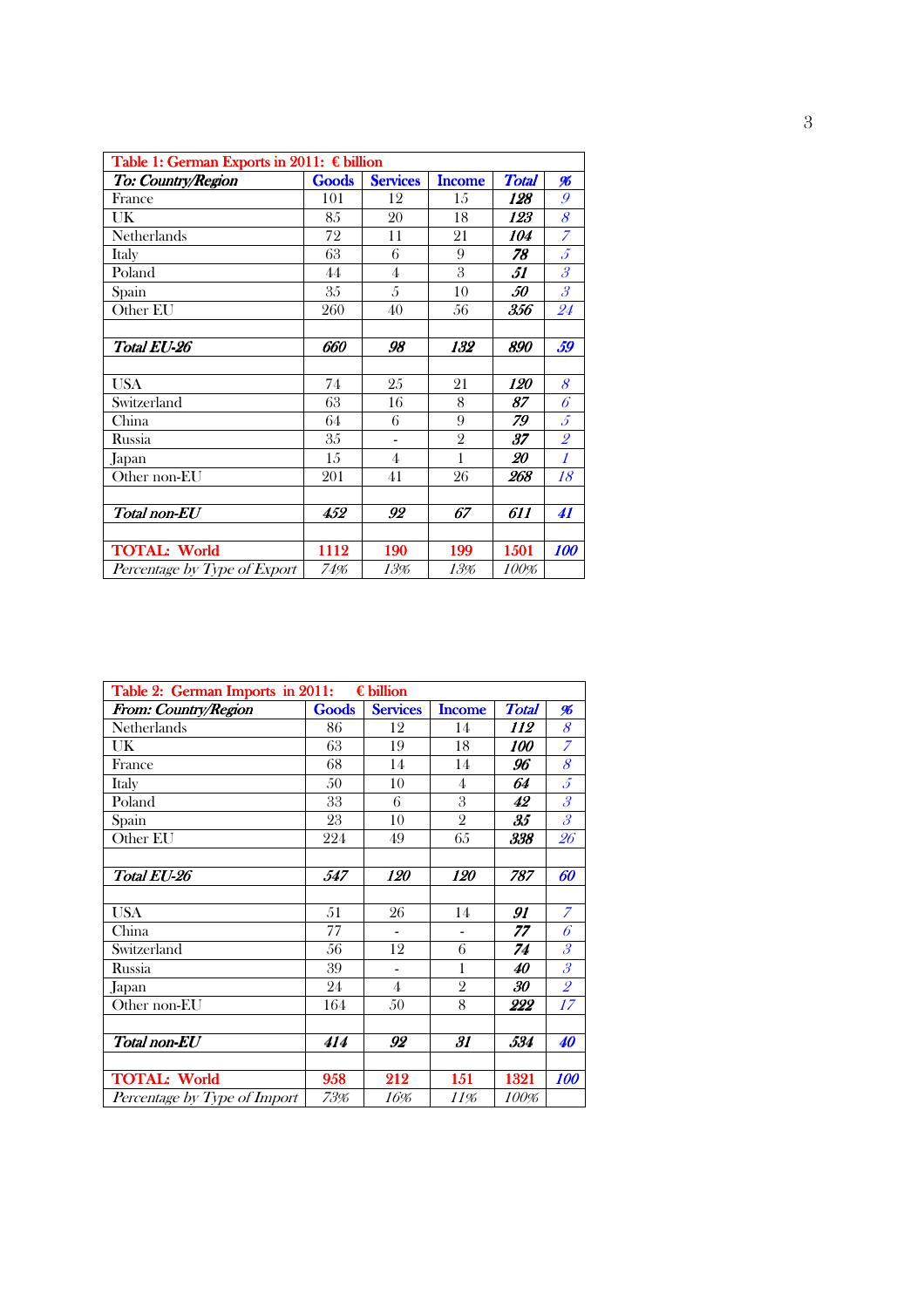| Table 3: German trade balances: 2011: by type of Export/Import: €bn |         |                 |               |              |  |
|---------------------------------------------------------------------|---------|-----------------|---------------|--------------|--|
|                                                                     | Goods   | <b>Services</b> | <b>Income</b> | <b>Total</b> |  |
| <b>Exports</b>                                                      | $+1112$ | $+190$          | $+199$        | $+1501$      |  |
| <b>Imports</b>                                                      | (958)   | (212)           | (151)         | (1321)       |  |
| <b>Balances</b> (world)                                             | $+1.54$ | (22)            | $+48$         | $+180$       |  |
| Of which:                                                           |         |                 |               |              |  |
| Balances with EU-26                                                 | $+113$  | (22)            | $+12$         | $+103$       |  |
| Balances with non-EU                                                | $+41$   | zero            | +36           | $+77$        |  |

| Table 4: German trade surpluses by selected country: $\epsilon$ billion |               |            |     |  |  |
|-------------------------------------------------------------------------|---------------|------------|-----|--|--|
| Year                                                                    | <b>France</b> | <b>USA</b> | UK  |  |  |
| 2007                                                                    | 33            | 97         | 26  |  |  |
| 2008                                                                    | 31            | 23         | 15  |  |  |
| 2009                                                                    | 27            | 13         | 18  |  |  |
| 2010                                                                    | 27            | 25         | 26  |  |  |
| 2011                                                                    | 32            | 30         | 23  |  |  |
| <b>Totals 2007-2011</b>                                                 | 1.50          | 119        | 108 |  |  |

| Table 5: German trade balances: 2011: by type of Export/Import: €bn |         |                 |               |              |  |
|---------------------------------------------------------------------|---------|-----------------|---------------|--------------|--|
|                                                                     | Goods   | <b>Services</b> | <b>Income</b> | <b>Total</b> |  |
| <b>Exports</b>                                                      | $+1112$ | $+190$          | $+199$        | $+1501$      |  |
| <b>Imports</b>                                                      | (958)   | (212)           | (151)         | (1321)       |  |
| <b>Balances</b> (world)                                             | $+1.54$ | (22)            | $+48$         | $+180$       |  |
| Of which:                                                           |         |                 |               |              |  |
| Balances with EU-26                                                 | $+113$  | (22)            | $+12$         | $+103$       |  |
| Balances with non-EU                                                | $+41$   | zero            | $+36$         | $+77$        |  |

| Table 6: German Trade Surpluses: 2011: by EU/non-EU |       |     |                                                         |  |  |  |
|-----------------------------------------------------|-------|-----|---------------------------------------------------------|--|--|--|
|                                                     |       |     | Exports* $\in$ bn   Surplus* $\in$ bn   Surplus/Exports |  |  |  |
| To: EU-26                                           | 890   | 103 | 11.6%                                                   |  |  |  |
| To: non-EU                                          | 611   | 77  | 12.6%                                                   |  |  |  |
| To: World                                           | 1.501 | 180 | 12.0%                                                   |  |  |  |
| <i>*Goods + Services + Income</i>                   |       |     |                                                         |  |  |  |